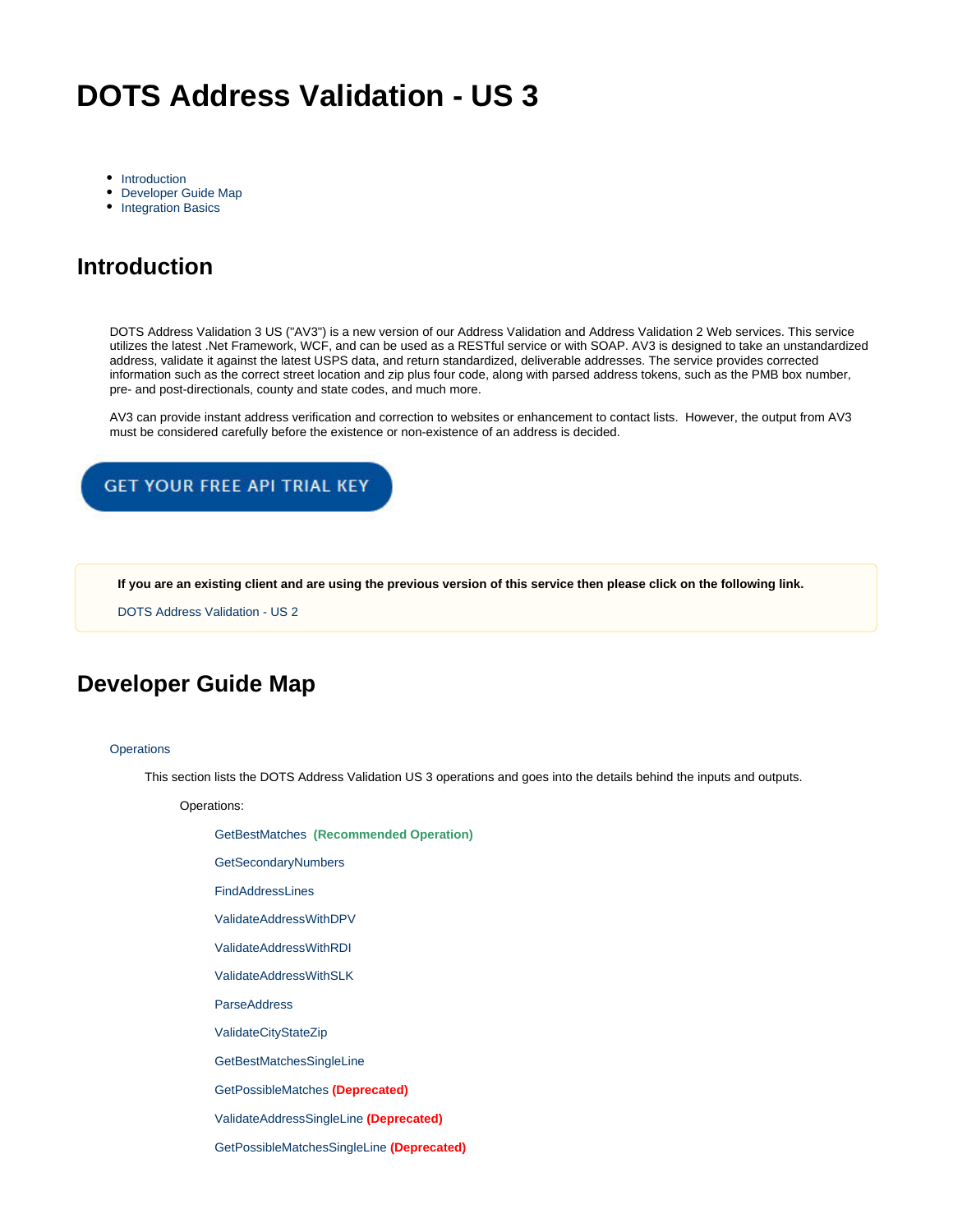#### [DPV Codes, DPV Notes, and Corrections](https://docs.serviceobjects.com/display/devguide/AV3+-+DPV+Codes%2C+DPV+Notes%2C+and+Corrections)

This section shows additional supporting data tables that are associated to the DOTS Address Validation US 3 operations.

#### [Errors](https://docs.serviceobjects.com/display/devguide/AV3+-+Errors)

Similar to the DPV Codes, DPV Notes, and Corrections section, this section reflects details on the error outputs that can happen with the service.

#### [Code Snippets and Sample Code](https://docs.serviceobjects.com/display/devguide/AV3+-+Code+Snippets+and+Sample+Code)

Here you'll find code snippets for various programming languages and frameworks along with links to our sample code page on the web site.

#### [Try The API](https://docs.serviceobjects.com/display/devguide/AV3+-+Try+The+API)

This is where you'll go to take the API for a spin. There you can test our recommended operation GetBestMatch.

#### [Service Reference](https://docs.serviceobjects.com/display/devguide/AV3+-+Service+Reference)

In this section you'll find all the different endpoints supported by this service, input and output schema information as well as an opportunity to try the other endpoints as well.

#### [Frequently Asked Questions](https://docs.serviceobjects.com/display/devguide/AV3+-+Frequently+Asked+Questions)

This is a list of some of the questions we hear more often that you can reference and get answers on right away.

### <span id="page-1-0"></span>**Integration Basics**

Integrating AV3 into your application should be easy and straightforward. If you are using a common platform, Service Objects may already have sample code built that you can use.

<https://www.serviceobjects.com/developers/sample-code>

However, if you are using a common platform that does not already have sample code, you can ask Service Objects to build you an example. Email [support@serviceobjects.com](mailto:support@serviceobjects.com) for more details.

#### **Web Service Structure:**

Web services are methods that integrate with other applications via the web, and encapsulate tricky business logic. Web services are too large of a topic to cover in this document, but Service Objects has developed its web services to be as easy to integrate and as accessible as possible.

AV3 is a public XML web service that supports SOAP, POST and GET operations, using RESTful paradigms or simple HTTP transport calls.

**The host path, or physical location of the web service is here:** <https://trial.serviceobjects.com/av3/api.svc>

**A test page for the recommended operation can be found here:** [AV3 - Try The API](https://docs.serviceobjects.com/display/devguide/AV3+-+Try+The+API)